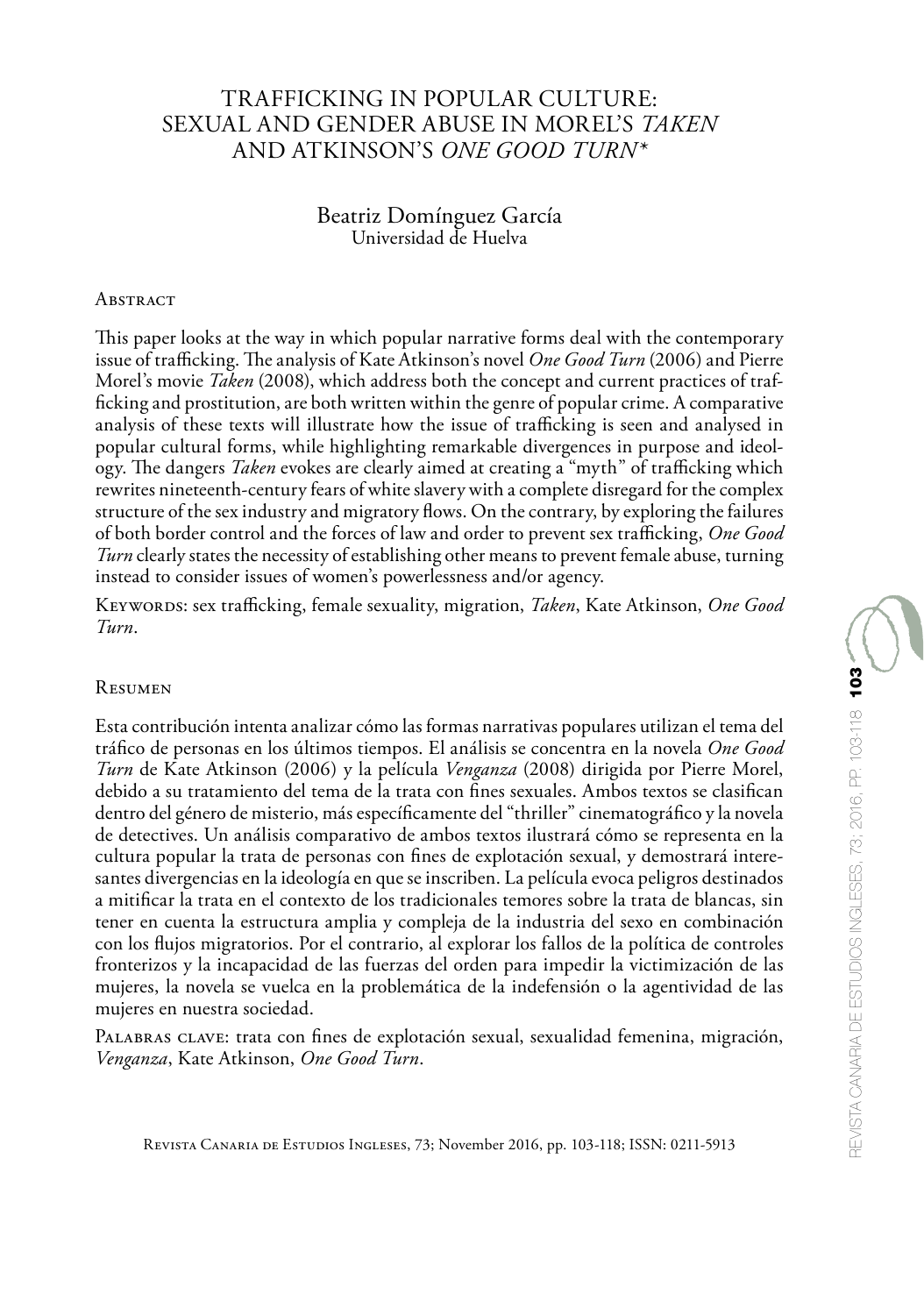Trafficking in general and trafficking mostly for the purposes of prostitution, or sex trafficking, have been widely addressed in popular culture in recent years and specifically in the film industry (Brown et al. 83-84).<sup>1</sup> As Baker reports:

With the growth of a global movement against human trafficking over the last fifteen years, a plethora of films on sex trafficking has emerged, produced by activists, survivors, scholars, the news media, and Hollywood. These films are in multiple genres, including documentaries, dramas, educational films, cartoons (Ray 2010), and even fairy tales (McCormick 2011), and they address trafficking in countries around the globe, including Eastern Europe, Southeast Asia (Cambodia, Burma, Nepal, India), Mexico, Israel, and the US. (2014: 209)

However, it has been within the mystery genre (both the thriller and the crime story) that trafficking has been most often popularised.<sup>2</sup> In many popular texts, it has been shown to be a global phenomenon involving the so-called industrialised western world as the destination and neighbouring developing or third-world countries as point of origin (Jeffreys 308). As such, trafficking has been identified as a useful category in the police-procedure format as well as the action movie. For Evans, it is also a key factor in the genre of detection that focuses on social issues (146). Within the formal constructions inherent to these popular forms of the wider mystery genre, and specifically in the context of detection in cinema and television, trafficking has sometimes been separated from its foundational questions, those of migration—and the migrant—and human rights (Brown et al. 2), and has become merely the vehicle for the protagonist's own search for truth and justice. Although there are obvious exceptions, the most popular texts tackle the topic in a way that destabilizes and obscures the current practice of trafficking as one of the major global forms of female exploitation. In this respect, contemporary popular texts mainly

 $2$  The generic categorization followed here is based on Cawelti's study on popular forms of fiction and Cranny-Francis' study on feminist generic fiction.

<sup>\*</sup> The author wishes to acknowledge the funding provided by the Spanish Ministry of Economy and Competitiveness for the writing of this essay (Research Project FFI2013-47789-C2-1-P).

<sup>&</sup>lt;sup>1</sup> The definitions adopted here follow the ones given by the United Nations. Thus, trafficking in persons "shall mean the recruitment, transportation, transfer, harbouring or receipt of persons, by means of the threat or use of force or other forms of coercion, of abduction, of fraud, of deception, of the abuse of power or of a position of vulnerability or of the giving or receiving of payments or benefits to achieve the consent of a person having control over another person, for the purpose of exploitation (UNODC 42). On the other hand, smuggling of migrants "shall mean the procurement, in order to obtain, directly or indirectly, a financial or other material benefit, of the illegal entry of a person into a State Party of which the person is not a national or a permanent resident" (UNODC 54-55). And finally, definitions to differentiate between trafficking, human trafficking and sex trafficking as analysed here are (1) human trafficking: a term coined to create a distinction between humans and other beings victims of trafficking such as exotic animals; and (2) sex trafficking: a term coined to address specifically human trafficking aimed at prostitution.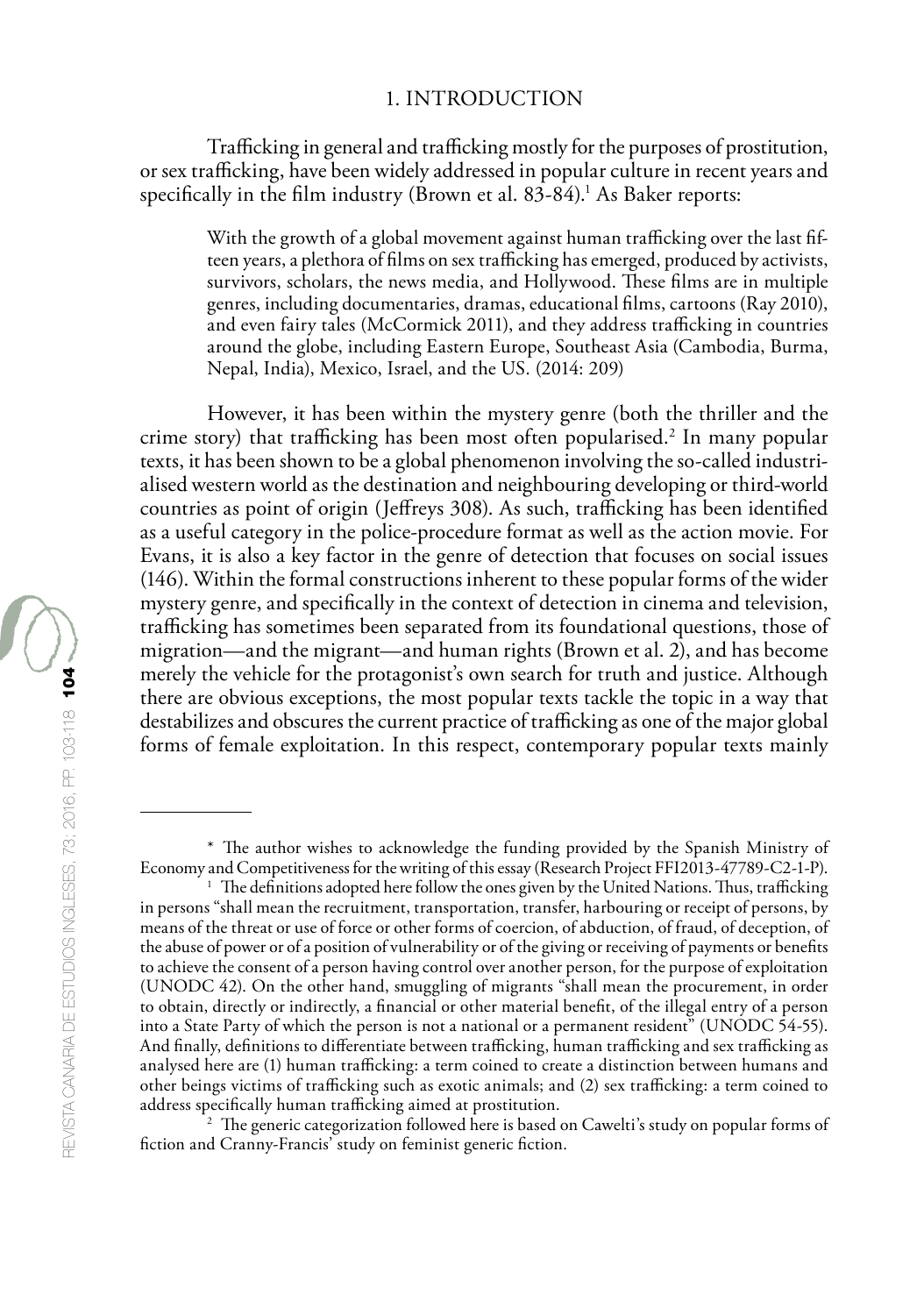focus on issues of border control and citizenship, the implementation of justice within the established social order, and dominant fears of culture contamination. Likewise, at the core of the texts lie more general and ubiquitous questions related to female sexuality and female prostitution, most often entangled with situations of female dispossession and disempowerment.

Moreover, sex trafficking has entered the theoretical arena. Recent social debates on trafficking from a feminist standpoint highlight the ongoing controversy concerning prostitution within feminism, which Melisa Ditmore summarises as follows:

Today, the rise of interest in trafficking in persons has been accompanied by a focus on prostitution. Those who have devoted the most time to this issue again fall largely into two camps. One regards prostitution as a form of labor that should be treated as work rather than as vice. The other considers prostitution to be necessarily a form of slavery that therefore should be addressed as traffic in women. These camps have been reductively labeled "anti-censorship" and "pro-sex" feminists who do not see prostitution as a human rights violation, and "pro-censorship" and "anti-sex" feminists who do see sex work as inherently victimizing. (154-55)

Not surprisingly, popular texts have fed from those theoretical debates and have considered the motives behind prostitution, a subject that has been compounded by fears about female abduction and prostitution that can be traced as far back as the nineteenth-century anxiety about white slavery.3 Following Melissa Ditmore, who also acknowledges the common discourses between sex trafficking and nineteenthcentury "white slavery" (87-88), one may argue that such anxieties have coalesced as well as mutated under the requirements of the conventions of popular narrative genres. Thus, instead of conveying the internationalization of the sex industry, these texts reductively convey its global flows through the frequent characterization of the trafficker victimizing women and benefitting from their exploitation as a member of a foreign community, more often than not one where women's status is that of second-class citizens. In fact, the usual treatment of the victims betrays the strength of traditional notions about femininity and sexuality. As will be discussed below, standard cultural texts generally select a male hero/detective/sleuth who stands for the patriarchal axis of law and order and its real-life agents. Furthermore, according to Jeffreys, trafficking for the sexual exploitation of women in recent years has been coupled with the declining value of women's status not only in the countries where trafficking has given birth to a commercial enterprise (308) but also in the receiving communities. In this respect, the two texts under analysis here, Morel's *Taken* (2008) and Atkinson's *One Good Turn* (2006), question these assumptions about the outsider position and alien nature of the traffickers in different ways,

<sup>&</sup>lt;sup>3</sup> For further and in-depth discussion, see Romero-Ruiz 125-142. See also Sheila Jeffreys for other continuities between the nineteenth, twentieth and twenty-first centuries (*The Idea of Prostitution*, 9).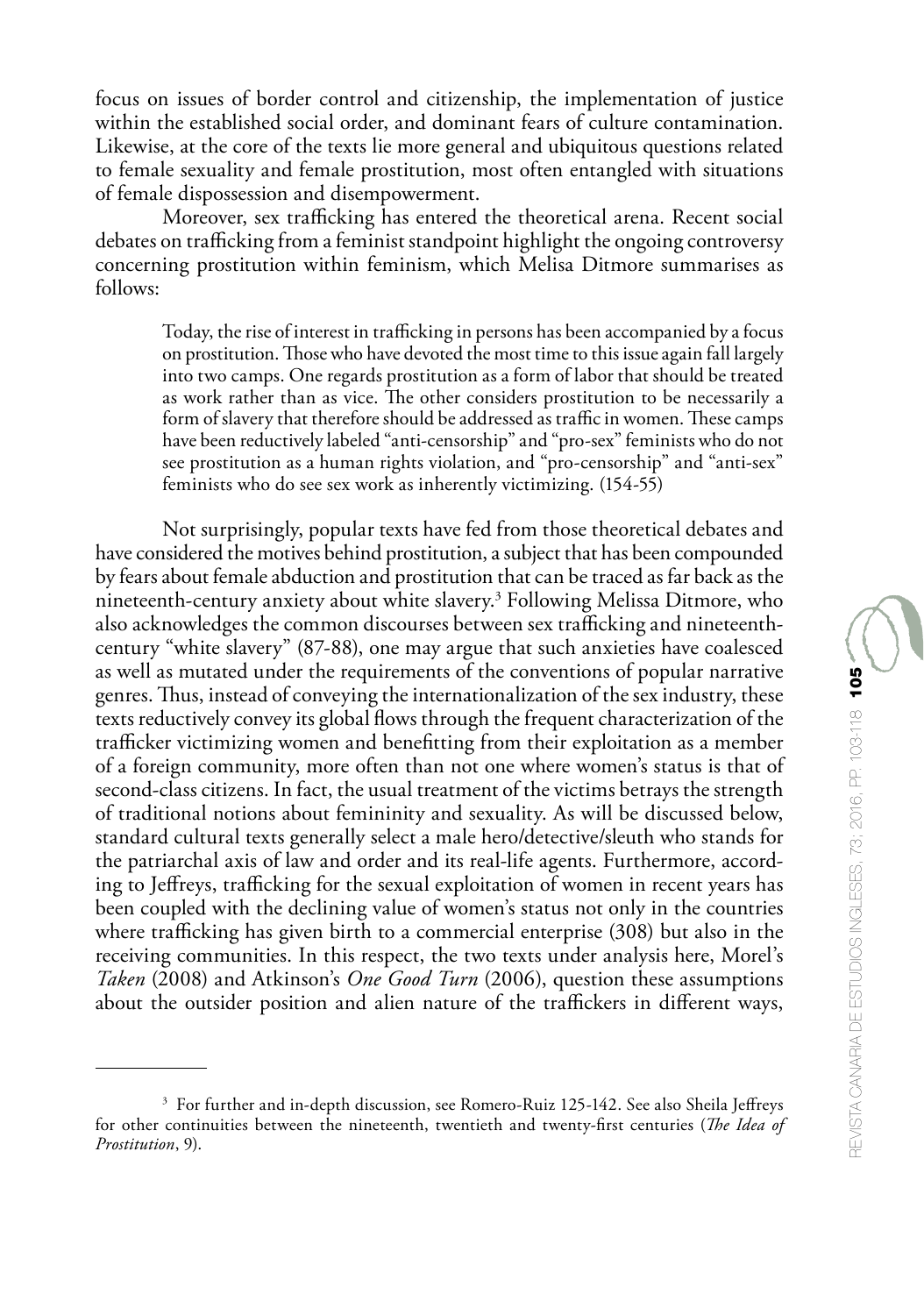drawing a new map of trafficking and prostitution that is closer to the homeland while, at the same time, staying on the margins of the community. The low status of women in combination with what Napier-Moore has called the "exclusive focus on trafficking" (6), that is, without an appropriate social analysis, are appropriated by cultural texts in order to draft a cautionary tale about women and sexuality which reinstates traditional roles for women and men.

In addition, (sex) trafficking has also been analysed within the legal and social arenas as reflecting the consequences of the movement of people across borders. In recent years the necessity of controlling the migratory masses has been advocated from several quarters, as shown by the recent Syrian refugee crisis among other events. One of the concerns in this essay is how standard norms of behaviour can be affected in host societies, especially on cultural and ideological grounds. Borders (or other obstacles to the free circulation of people), governments and (inter)national laws have proved unable to accommodate the large influx of foreigners or control the reactions of the receiving communities, among whom entrenched discourses of 'invasion' and the sense of cultural loss appear to dominate. Unsurprisingly, certain critics have claimed that the "western" world needs to reformulate the standard legal definitions of immigration in favour of anthropological conceptualizations of this "movement" of peoples. Thus, as Eriksen pointed out in 2007, "migration must increasingly be envisioned as a transnational venture rather than as a one-way process resulting in segregation, assimilation or integration in the receiving society" (93). Judging from this statement, there seems to be a clash between the standard (read 'legal') conceptualization of the migrant and the necessary (or 'sociological') redefinition, and it is this clash that popular cultural texts have capitalized on, most of all—as mentioned above—films, because as Baker states, "[f]ilm is a powerful medium for framing social issues and raising awareness as well as funds to combat social problems" (2014: 209).

Traditionally, migrants have been represented in cultural texts as posing a problem to the community, a tear in the social fabric by virtue of their cultural, racial or linguistic difference, that needs to be solved through assimilation and integration. While stories may vary in their approach, in general terms they tend to settle the matter by suggesting that both the incoming individual and the host group have to accept their differences to construct a new sense of community. $^4$  As a consequence of the War on Terror, these narratives have grown to further encompass the clashes between the belief systems of hosts and migrants in a myriad of new ways. However, the desired understanding and conviviality between both have not come to happen quite yet, leaving the narratives without satisfying closure in the midst of critical and ideological conundrums. The resulting questioning of the pos-

<sup>&</sup>lt;sup>4</sup> Most examples in the twenty-first century emphasize the acceptance of minority cultures and their artistic representations, often through the positive portrayal of the hybridization of individual identity ensuing from both the exposition to the culture of the host community and from their own ancestral culture.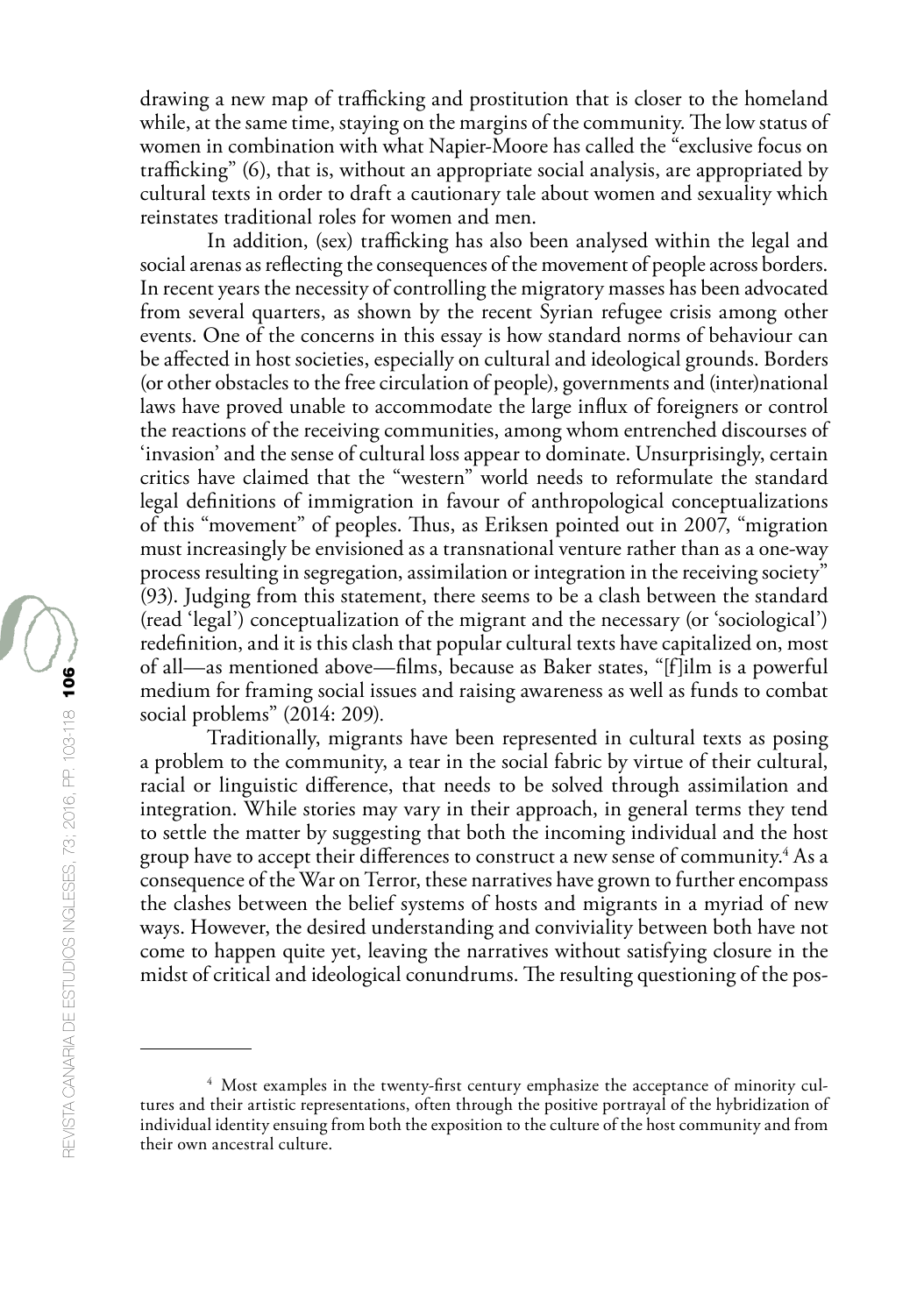sibility of a shared community affects different forms of migration: war or economic refugees, labour immigrants, the undocumented, or even leisure migrants. There has also been a move to clarify the reasons that lead them to abandon their country of origin. According to Eriksen, these "push" and "pull" factors always reflect an economic basis for migration (93), as most of the categories mentioned above do derive their basic definition from an economic factor, which can then be divided into more subcategories. Another striking feature is that all the categories mentioned are drafted from one perspective only: their regulation *by border control*. At the core of it all resides a central truth: the migrant crosses borders in search of an economic welfare that is virtually inexistent in their communities of origin.

Deriving from border control policies and discourses is a migrant condition that Brinker-Gabler and Smith have described as characterized by vulnerability and risk. On the one hand, migrants are seen as both vulnerable in themselves and a risk for the community. Yet on the other, migrants are seen as threatening to receiving communities, making these communities vulnerable and migrants a threat (Brinker-Gabler and Smith 7). This condition, however, does not affect the "leisure migrant," that is, the "skilled vacationer who knows the cultural codes and rules regulating the role of the tourist" (Eriksen 100). Instead, the tourist or "leisure migrant" is welcomed around the world.5 In fact, all considerations of vulnerability and risk fail to apply from the moment the migrant is identified as a "tourist." Additionally, this identification makes possible a conversation and exchange of views across ideological differences without putting at risk either the community or the "leisure migrant." Because this migrant figure is not in need of any sort of economic help on the part of the receiving community, the border relaxes its control and welcomes the tourist within the community. As a result, it seems that migration, by virtue of being predicated exclusively on economic terms, creates two distinct legal approaches; one celebrates the "leisure migrant" while the other ostracizes the refugee and the undocumented (and hence illegal) labourer. Whereas the tourist appears as a nonthreatening migrant, the refugee and the undocumented labourer are denied their citizen rights by governments (Eriksen 93): "[B]oth exemplify the predominance of movement in the contemporary world, and between them, the refugee and the tourist give an accurate depiction of the uneven distribution of resources in the globalized world" (Eriksen 101). These nuances in the definition of migrancy are being seriously examined by recent cultural texts, and will be central to our later discussion and understanding of *Taken* and *One Good Turn*. Cultural texts usually celebrate the incorporation of the "leisure migrant" to their communities, the economic implications of their insertion and their ultimate return to their places of origin (Beeton 53); the tourist is generally defined as a subject that brings the unknown or the exotic closer to home through their tales and adventures, recalling

<sup>5</sup> Eriksen continues to explain how this type of migrant, "the tourist," "moves in a 'third culture' where everybody has a smattering of English, and can easily buy everything he needs" (101), specifying that "tourism entails leisure and easy, laid-back consumption" (100).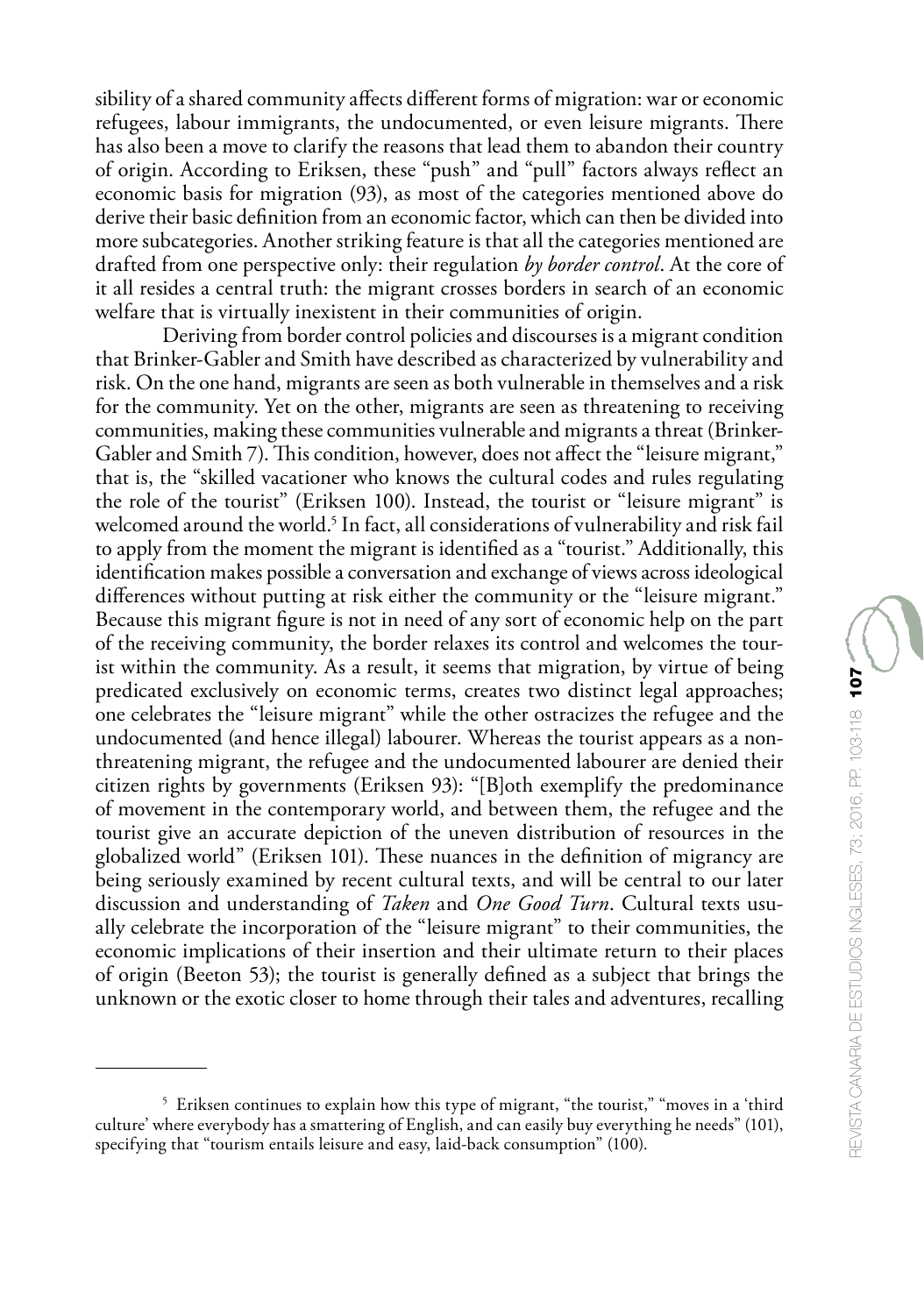the traditional genre of travel writing. However, there is an underside to this celebratory feeling, as the "other", unwelcomed migrants are compelled to try to feign the status of tourist and to devise ways to circumvent the arbitrary regulations of border control which openly accept some and reject others. Such deceptive practices have been taken up in contemporary films, often by means of plots supporting the host society's negative ideological perception and involving some kind of punishment for the migrant who assumes the fake identity of a tourist (a case in point is Weir's *Green Card*, 1990).

Furthermore, border control is predicated on the assumption that restrictions are necessary to prevent violent clashes between the established community and the incoming migrant (Brinker-Gabler 7).6 At the core of all these definitions and subtle or not so subtle distinctions what lies is a "proliferation of laws and regulations" whose aim is, in a nutshell, to

differentiate the 'citizen' from the 'noncitizen' and to contain the 'foreign' in a clear and efficient hierarchy of categories of people. But there are many other means of containment, not least of which is the way in which "citizens" create the "foreigner within" as a scapegoat for disaffection, instability, poverty—all that is wrong with the imagined community. (Brinker-Gabler 7-8)

This ideological turn has been accompanied by the production of cultural texts exploiting the fears of instability and poverty which the undesired migrant brings along. What was restricted to bureaucratic and legalistic arenas has slowly but surely permeated sociological, ideological and cultural ones in which the "scapegoat" is the 'dishonest' migrant who assumes a feigned identity. Cultural texts have participated in the circulation of the notion that these migrants endanger the community's stability by enabling "trafficking, refugee situations, undocumented migration and smuggling" as side-effects of their desire to migrate (Napier-Moore 6). At the same time, the ideological standpoint of these artefacts has cleverly hidden away that these are just "smaller parts of the larger migration picture" (Napier-Moore 6). What is dangerous, according to this critic, is precisely the fact that they operate to create "the false impression that trafficking is a problem that can be solved by merely taking a few legal measures and providing assistance to those identified as trafficked" (1), which in turn thwarts any further attempts to an in-depth social analysis. In this respect, Napier-Moore's suggestion that we should look at the social reality from the standpoint of a "number of interconnected social factors" has been acknowledged by some cultural practitioners, such as the novelist under analysis here, as a means to modify standard behaviours and ideological codes towards the migrant who has

<sup>&</sup>lt;sup>6</sup> These "restrictions" in the migratory movement have made migrants vulnerable and have led migrants-to-be to find alternative ways to subvert the regulations of border control. As is widely acknowledged, the acceptance of "leisure migrants" by all communities all over the world has had the side effect of promoting the rise of trafficking and smuggling rings that prey on the migrants' need to escape border control.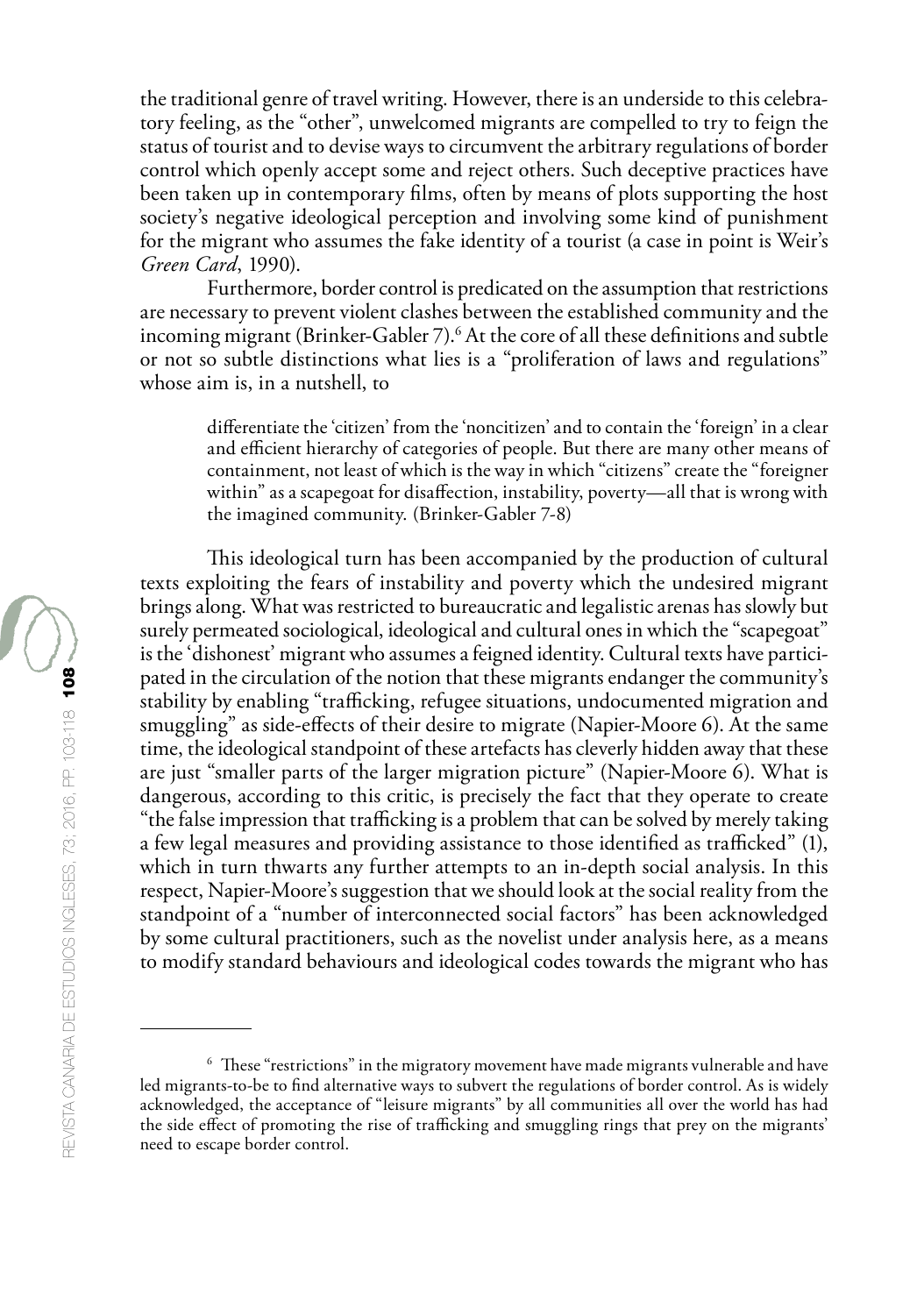either chosen the path of being smuggled or has been forced into trafficking. It is not just the migrant's need to move away but also the migrant's community's desire for commodities beyond their reach that is at stake.

In the next section I will turn to the analysis of Kate Atkinson's novel *One Good Turn* (2006) and Pierre Morel's film *Taken* (2008), in order to make clear how they enact the ideological clashes and controversial positions described above as they strive to provide a contemporary narration and representation of migration, prostitution and female sexuality. A second, related aim of this part is to dismantle the patriarchal view of female sexuality, female migration, and prostitution that the film strongly appears to endorse.

### 2. TRAFFICKING IN POPULAR CULTURE: MOREL'S *TAKEN* AND ATKINSON'S *ONE GOOD TURN*

Trying to define what popular culture is always entails a narrowing in focus of the complexity of both the term and the discussion around it. Since the emergence of Cultural Studies, the concept of culture (and within it, popular culture) has invited a vast amount of research. However, it is interesting to point out that whereas Morel's film clearly stands within the boundaries of the most traditional definition of the term "popular" (which is most of the times paired with the qualifier "mass" in scientific terms), Atkinson's novel is harder to characterize, as it works towards a blurring of the boundaries created by the distinction between "popular" and "high" culture. For the purpose of this study, I will subscribe to the definition given by Zeisler in *Feminism and Popular Culture* (2008), in which she does not only include the texts usually counted in the field but also those paramount events of everyday life that have been imprinted on a certain community's imaginary. Thus, for Zeisler popular culture can be defined as "that which entertains masses of people by 'distracting' them and by calling on their common references" (1). Morel's *Taken* is a clear example. Even on a superficial first viewing, it becomes clear that the director has not attempted to question received notions about female behaviour or male/female interactions. On the other hand, Atkinson's novel is (as I will develop below) very much at odds with that definition of pop culture but, given the novel's marketing and reception as genre writing, it could be contended that this novel is closer to popular than to "high culture" as, with the birth of Cultural Studies, "the barrier that once existed between high culture and low culture has been whittled away to the thinnest of shards" (Zeisler 5).

Both texts can be categorized as belonging to the genre of detection. Morel's film *Taken* could be described as a "rescue narrative"7 that revises and updates the

<sup>7</sup> Baker states: "As in the past, rescue narratives have been powerfully articulated in contemporary discourses on the sex trafficking of women and girls. The rescue narrative that dominates trafficking discourses begins with an evil trafficker or pimp who abducts, deceives, or lures a young,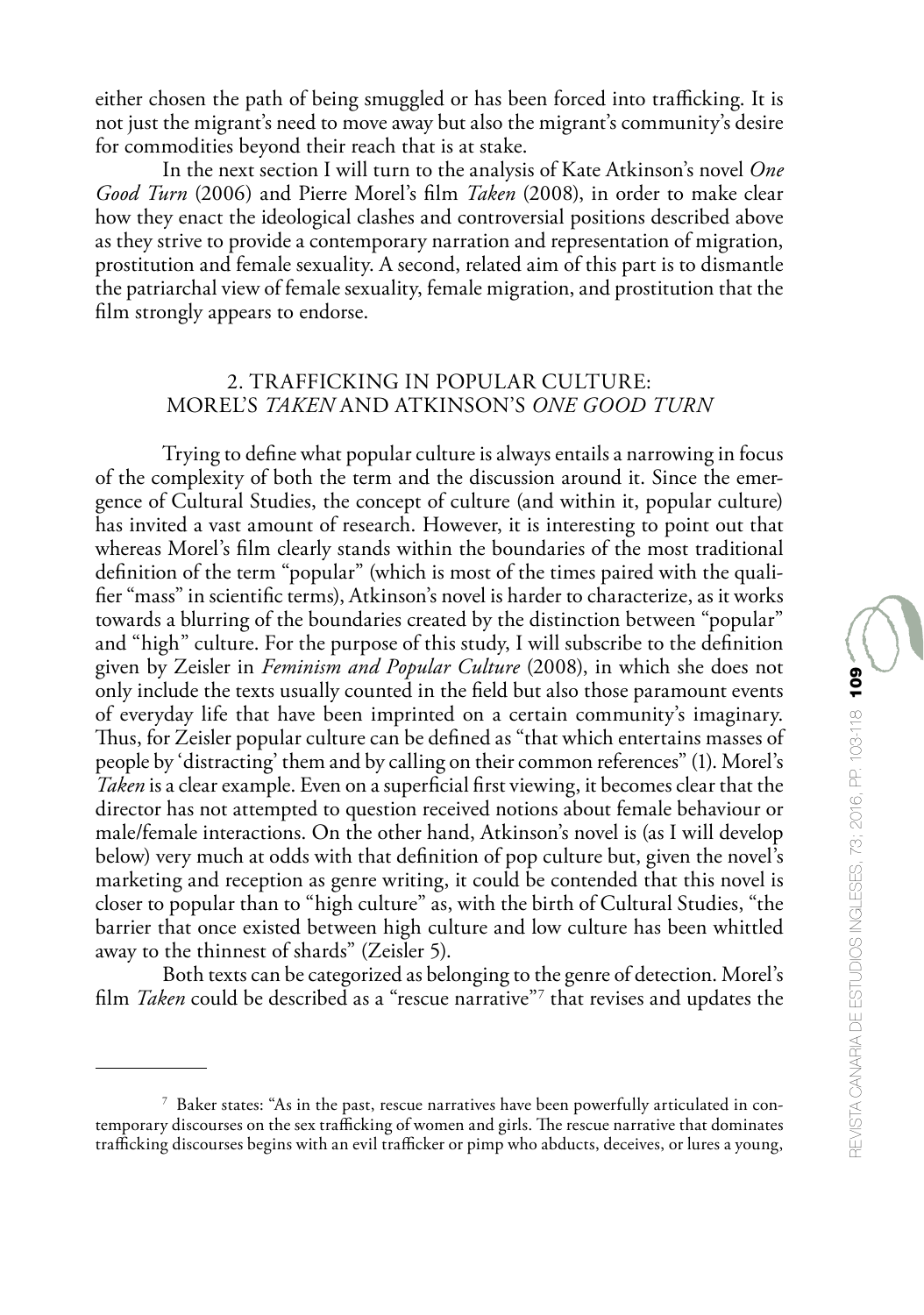hard-boiled crime formula of twentieth-century detection, whereas Atkinson's novel *One Good Turn* undertakes a subversive revision of that traditional "rescue narrative" within the crime genre. The popularity of the genre of detection both in the twentieth and twenty-first centuries has fared differently in fiction and in film; though both texts display striking similarities in plot selection, their portrayal of the topic of sex trafficking is ideologically quite different. By assuming a common ground of set beliefs and assumptions, the film works towards the necessity of revenge, given our worst fears of female sexual exploitation and the formula established by contemporary renderings of the traditional "rescue narratives" (Baker 2013: 2). The novel, on the contrary, frames major questions as to the very conceptual categories in play and their implications within existing hierarchies of power and powerlessness.

As mentioned above, the sensationalism and conventions of popular culture work to displace the concept of trafficking and to completely erase or else commodify the actual migrant. Trafficking is portrayed as a danger for young women in which they are helpless victims because, as Martínez has stated, "rescue stories are guided by a masculinist politics, in which men but never women can stand up for their rights" (277). In addition, trafficking is perceived only as a "crime," deriving from the enforcement of border control, instead of being portrayed as a complex gendered social issue, which affects the migrant. This handling encourages victimization and helplessness and, therefore, creates a simplistic moral tale. In fact, most of the filmed stories are distorted to support this moral tale and its ideological viewpoint about females and sexuality.8 A case in point is the TV mini-series *Human Trafficking* (2005), in which the ultimate goal of the police forces is to extract the information that could bring the trafficker under the law, regardless of the danger it poses for the trafficked female(s). This sort of narrative representation places the stress on the mistaken notion that what matters is the restoration of legal conditions and the safe re-inscription of bodies as "legal" or "illegal," "criminal" or "victim," while, as Julietta Hua asserts, "[t]he important question is not so much who is being victimized and how, but what mechanisms shape the legibility of sex trafficking's victimization" (202).

*Taken* and *One Good Turn* have similar plots. In *Taken*, seventeen-year old Kim travels to Paris with her friend Amanda but on arrival they are kidnapped, drugged, and sold to sexual slavery by an Albanian ring, forcing Kim's father Bryan, a retired CIA agent, to come to her rescue. The film was a great success, turning actor

innocent, helpless, and often naive girl into a prison-like brothel and controls her with brutal violence until a heroic rescuer comes to save the day. The trafficker is often a man of colour or from a foreign country, and the rescuer is often a white, Western man. In this narrative frame, the solution to sex trafficking is capturing and criminally prosecuting the trafficker. This rescue narrative appears, in different degrees, in images and texts produced by the US government, anti-trafficking organizations, and the news media, as well as in film" (Baker 2013: 2-3).

<sup>&</sup>lt;sup>8</sup> It also could be argued that the city, with its duplicity and defining opposites is set as the dangerous setting where the worst could happen, strengthening already existing dualities such as poverty and wealth, beauty and ugliness and finally, virtue and vice.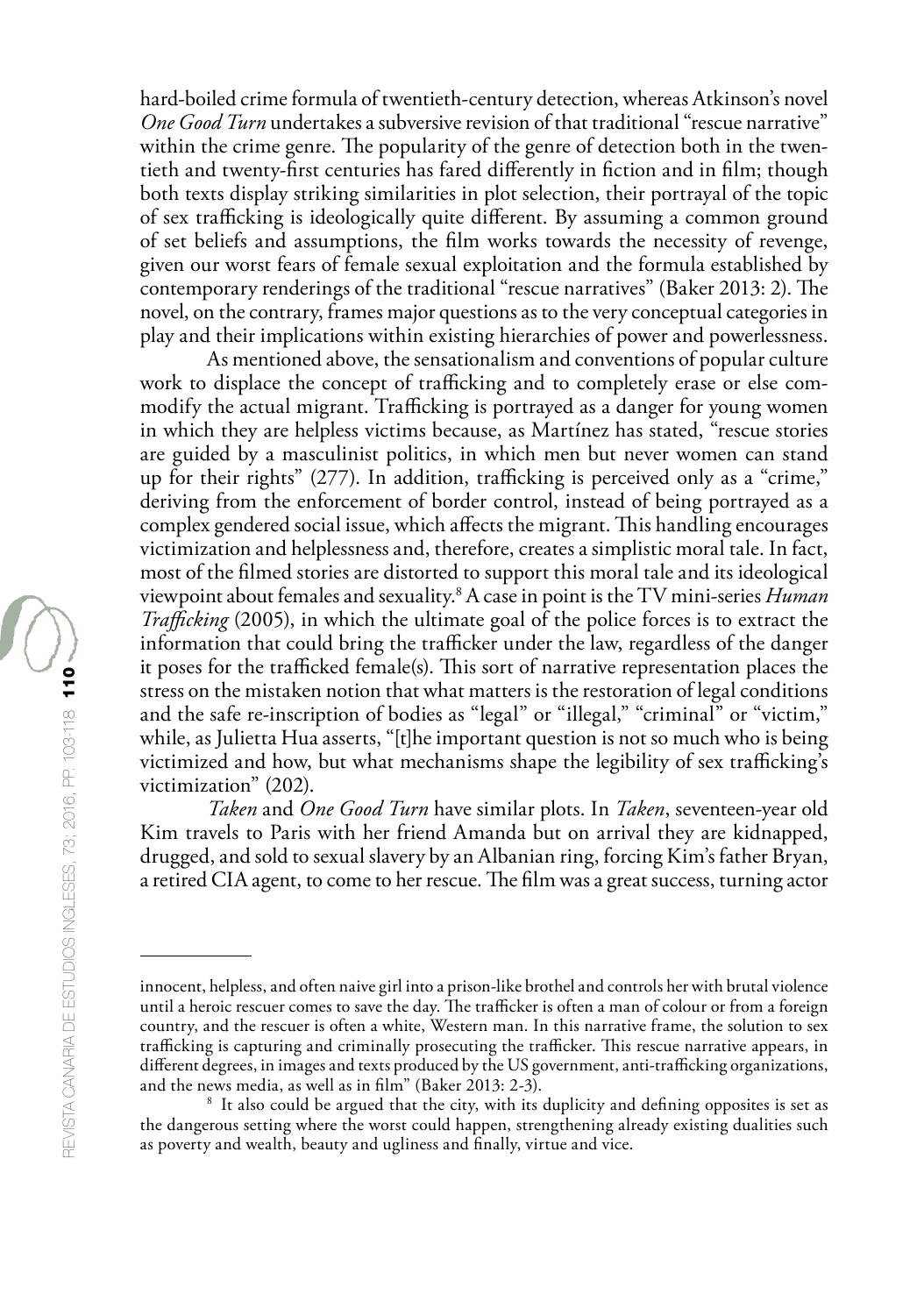Liam Neeson overnight into a celebrated action movie star, a status confirmed in two further films, *Taken 2*, 2012, and *Taken 3*, 2015. In *One Good Turn*, the second book in Atkinson's Jackson Brodie series, Lena and Tatiana are economic migrants that have left their native Russia for the UK on a tourist visa and end up being trafficked in Edinburgh, where Lena's body is found by Brodie during the Festival. Plot elements in both remain quite constant: two female tourists who become trafficked, one of whom will die while the other survives, a male protagonist, an organized criminal gang, a tourist destination, and humane treatment of the dead victim. Yet, there are also divergences in the treatment of the issue of sex trafficking which clearly set both texts apart. Morel's *Taken* (2008) still employs traditional roles of femininity and masculinity. In fact, the movie has been accused of "demean[ing] that topic by removing from it any of the complexities that naturally are involved" (Brown et al. 213). On the other hand, Atkinson's *One Good Turn* (2006) struggles against these traditional roles and viewpoints to offer a more nuanced portrait of the trafficked females even while staying within the format of the crime novel.

As Kelly states, Morel's film "is an old story retold" (2).<sup>9</sup> The film represents, as Kelly suggests, a rewriting of the traditional fears in western societies. There is an issue with both gender and race which brings back memories of colonial struggles with the 'natives' (2) even while one may go even further back in history and remember the "xenophobic undertones" of cultural myths of origin (1). Moreover, "the film's representation of sex trafficking as a superlative evil and omnipresent danger awaiting young women who leave the safety of home and country establishes the need for strong male protection against uncivilized, foreign and racialized enemies" (2). However, by focusing on issues of "white male heroism" and "young women's purity" (3), Kelly's analysis disregards the question of migration, making leisure migration as portrayed in the text virtually invisible and underanalysed.

On the contrary, Atkinson's *One Good Turn* foregrounds the figure of the migrant while it tackles the issue of trafficking and sexual exploitation in the subplot of the narrative. Atkinson refrains from using the traditional rescue narrative to offer a very complex view of (sex) trafficking. The novel's protagonist is not the all-powerful avenging male hero Morel is partial to, but a PI whose accidental discovery of the female corpse of the trafficked female sets him off on a search for her identity and her story. Even though both texts address the same issue, by focusing on how migration and trafficking are portrayed, the film reinforces societies' worst fears about female sexuality and illegal migration whereas the novel tries to raise awareness on the exploitation of women and migrants. Prostitution is the focus in *Taken* whereas it is a secondary plot in *One Good Turn*, yet the fate of the two

<sup>9</sup> Drawing on Gramsci's concept of hegemony, Kelly affirms: "Though they are fictive texts, films play an important role in cultivating hegemonic ideals on issues of race and gender by equipping popular audiences with dominant cultural logics, inviting them to identify with and inhabit idealized subject positions, and attesting to the common-sense of the images and narratives produced on screen" (3).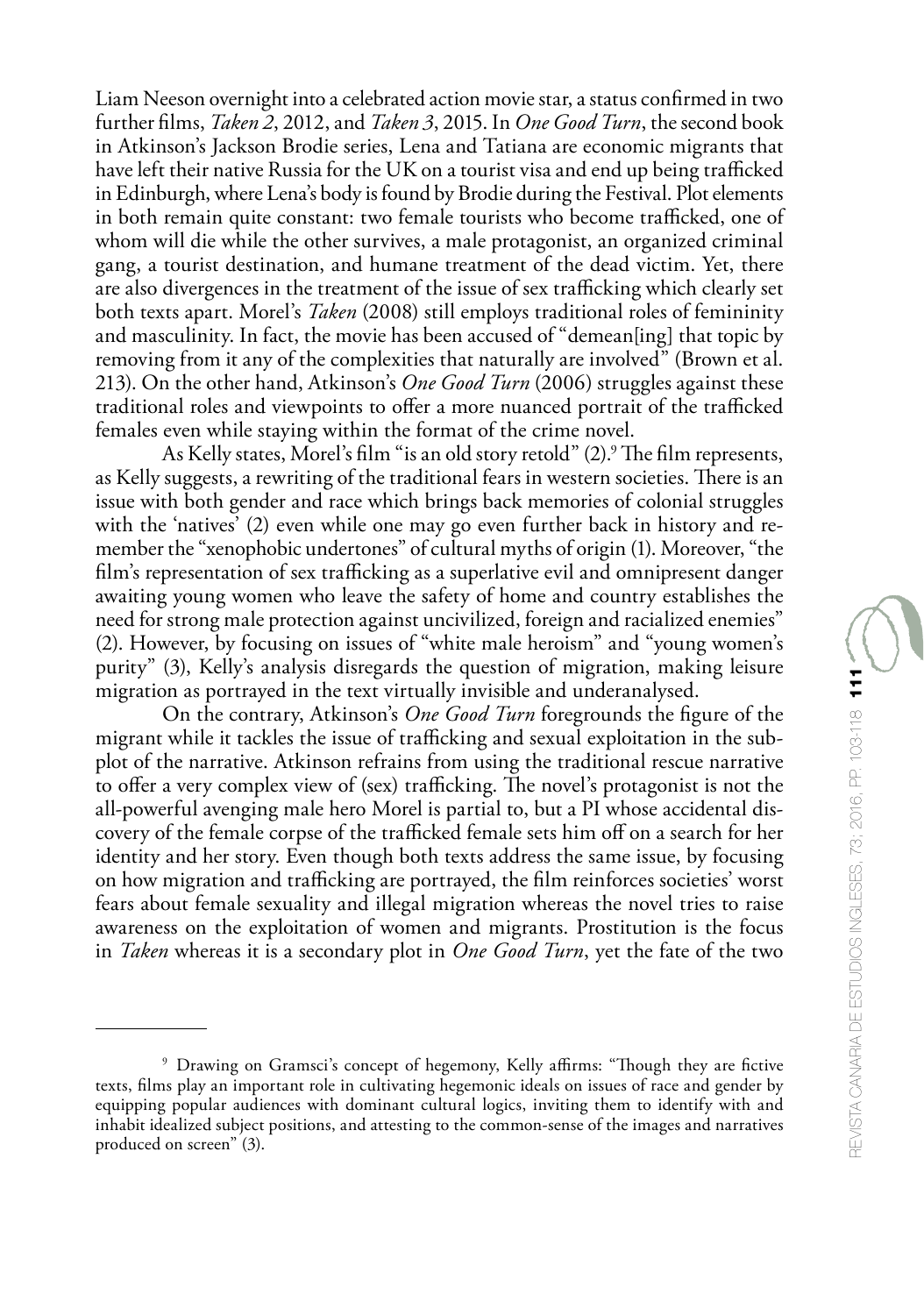female pairs is presented as the occasion for the discussion of sexuality, trafficking and migration. As one of the trafficked women in the novel states:

But the girl was stupid to have gone with him. She cried for days afterwards, spilling tears on to nice polished surfaces and using up clean towels. She was a virgin, she said, but she needed the money. Everyone needed the money. Lots of the girls were here illegally, some had had their passports confiscated, some disappeared after a while. Sex traffic. It would happen to the Romanian girl, you could see it in her eyes. There were rumours about bad things that had happened to some of the girls who worked for Favours, but there were always rumours and there were always bad thing happening to girls. That was life. (Atkinson 229-30)

Against the victimization of the young female characters in *Taken*, *One Good Turn* concentrates on the portrayal of a complex situation in which females are powerless, not because they are by definition helpless victims of predatory male sexuality and in need of protection, but because they *have become* helpless as a result of the failure of the system law and order to prevent trafficking (Sullivan 98-99). In this sense, it seems that the film agrees with the move toward the victimization of females which endangers their personal and political agency and autonomy in favour of some forms of governmental control by creating the notion that females are safer if they are not out in the public sphere. This has been widely denounced as an ongoing redefinition of women as helpless and in need of protection: "[T]he recent (regurgitated) official discourse of 'victimhood' justifies government regulation, criminalisation and exclusion of women and children involved in prostitution" (Sanders, O'Neill and Pitcher 12).

While the basic plot elements in both texts may appear to be identical, they are not handled in exactly the same way, nor are their characters' actions assigned the same causes. In Atkinson's novel, Lena is murdered and Tatiana saves herself while trying to take revenge on Lena's murderers. In the film, Amanda dies whereas Kim, lacking agency, is saved by her father. Both texts portray females who are abducted and also how the consequences of their abduction are related to a social conceptualization of female sexuality. According to Kelly, Amanda dies as a result of her openness towards sexuality. She is not only prostituted but also constantly drugged because, for the purposes of the film, Amanda is already a commodity, having lost her virginity before the gang kidnaps her. Her death establishes the cautionary moral of the film and differentiates the two women's worth both within the sex industry (Kelly 4-5) and in the larger society presented in the narrative. In Atkinson's text, Lena dies not for her sexual transgression—which is also Tatiana's—but because her intimate knowledge about the gang and its modus operandi endangers its continuity and success. Both Lena and Tatiana are sexually active females who try to cope with the trafficked situation into which they have been thrown. However, neither the plot itself or the narrative voice work towards the "representation of sex trafficking as a superlative evil and omnipresent danger," as Kelly describes the film (2), even though sex trafficking is seen and defined as such. What the novel really focuses on are the economic factors which forced the women to migrate. At the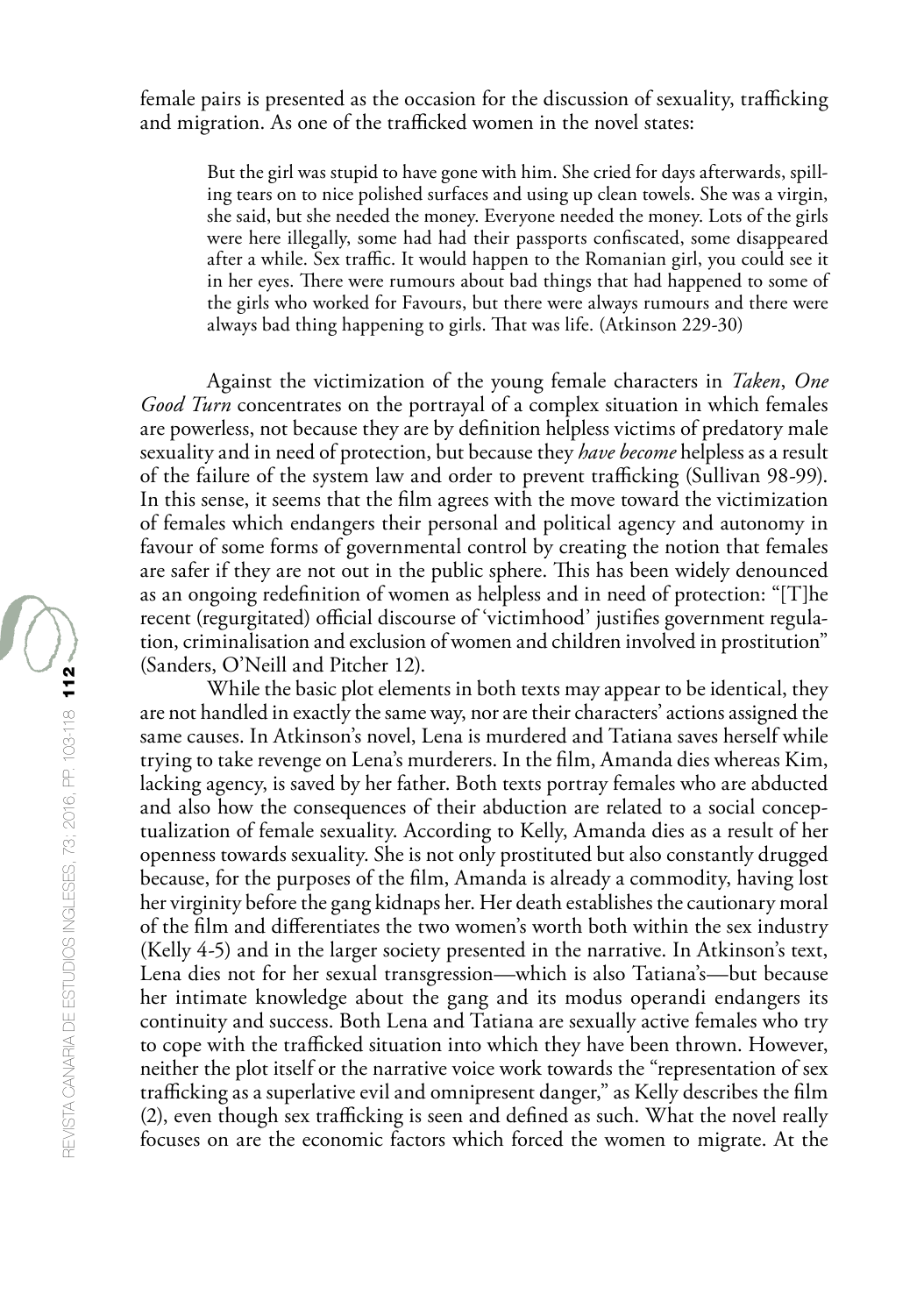same time, both are defined as victims but not victimized on the same terms as the females in the film are. Lena and Tatiana leave their country of origin in search of economic wellbeing. Their migrant status is concealed by their fake status as tourists and their subsequent hiring as housemaids (that is, legal workers) as a means of survival. Within the conventions of popular culture as described above, Atkinson's female characters have used their status as leisure migrants to subvert the regulations of border control and would therefore be deserving of punishment, yet the male protagonist in the narrative never questions their status as citizens. Even though these women do not belong *legally* to the community, it is made evident to readers that they too are worthy of the protection provided by a democratic nation-state, and their cases brought to justice.

In the film, neither Kim nor Amanda is expecting sexual exploitation to be part of their Paris adventure—echoing the eighteenth-century "Grand Tour;" being white, middle class tourists affords them a sense of entitlement and safety that other migrants lack; they are free of the vulnerability and risk impinging on the experience of migrants. Yet, the fact is that they undergo an ordeal that will cause Amanda's death. When the avenging father in *Taken* finds the body of his daughter's friend, there is room for empathy and a deep feeling of regret, and when Lena's body is found by the male private investigator in the novel, he wants to make amends for what has happened to her (Atkinson 137). Both Amanda in the film and Lena in the novel are victims of the sex trafficking industry; yet, how the stories are told makes a world of difference. The camera and the narrative voice respectively, have concentrated on showing, on the one hand, how Amanda is a victim of her own sexuality and, on the other, how Lena is a victim because of her sexual relationship with the gang's leader. Lena is an undocumented migrant and Amanda isn't but both have been forced by circumstances to accept the roles and choices the gangs have given them. The relationship these females have with the male protagonists from both texts, as well as the narrator's viewpoint, also establishes substantial departures. Even though both female victims are portrayed as needing protection, the *kind* of protection that the ideology of the texts offers is essentially different. It becomes clear that Amanda needed protection from herself in the first place, and her present situation and ultimate death is a consequence of—a punishment for—her willing entry into sexuality. The incapability of the film's protagonist to save this female is thus justified by her "flaw." Saving Kim also becomes a way of blaming Amanda. On the other hand, Lena needs protection of another sort. Her death is a consequence of the failure of the forces of law and order to implement their duty and of the protagonist's own failure as the agent for the restoration of order. The novel's private detective, Jackson Brodie, is able neither to save the female victim nor to guard the body till the forces of law and order arrive, perhaps because, unlike Kim's father in the film, he is not the representative of patriarchy. Lena then becomes a haunting presence for the private investigator, a female victim whose corpse has gone missing and, as such, who does not exist. This haunting presence—visible for some, invisible for the majority—is a much more interesting representation of the trafficked subject in contemporary western societies, both highly visible on occasion and highly invisible most of the time. The film's cautionary tale erases the transformation of the tourist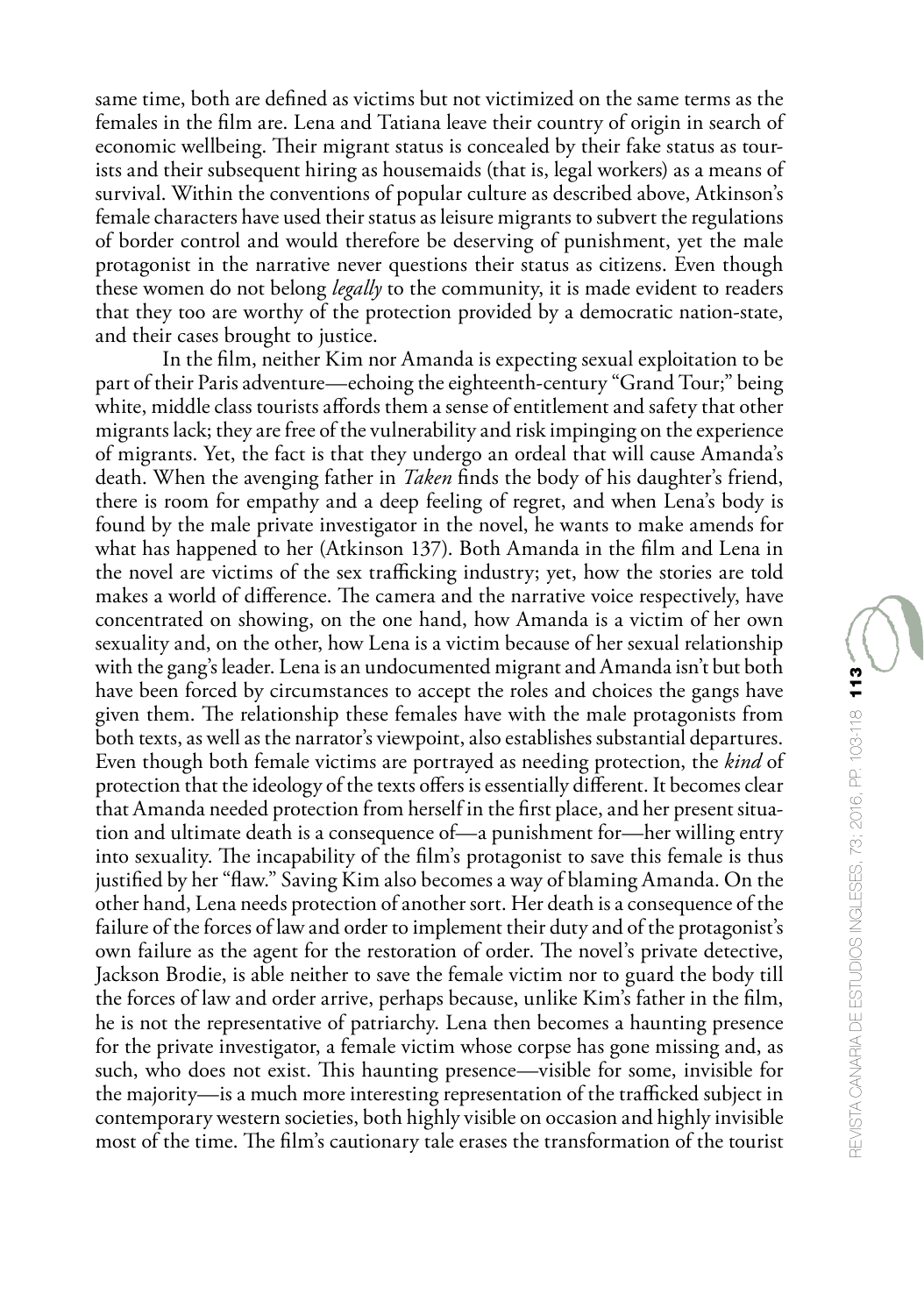into a forced migrant and transforms this category into a simple sexualized body set as an example of the dangers of autonomous female sexuality. Moreover, the film's re-enactment of the traditional harem fails to disclose what the novel highlights: firstly, the diminishing social status of women in contemporary societies and how their value is set according to their sexual behaviour and, secondly, the economic and political factors within migration. This social value is, in fact, granted to Kim, the protagonist's daughter in the film, because of her purity. Hence, by being "certified pure," the same traffickers who exploit Amanda "protect" her. On the contrary, in Atkinson's novel the surviving sister Tatiana, is presented as a smart woman who is able to grasp how the world labels her and to successfully negotiate her way through that classification. The narrative suggests Tatiana works as a "call girl" who secures, in the end, the economic stability she is looking for. Moreover, Tatiana is —together with the private investigator—the avenger in the narrative who tries to make the traffickers pay. If Kim is denied any sort of empowerment by making her just a victim in need of protection and rescue, Tatiana is constantly proving her empowerment throughout the narrative. Her acceptance of the ways of the world, her practicality of mind and her unique sense of justice reinforce Atkinson's message. Even though the narrative is constantly questioning her status as a trafficked victim, this woman does not fall into the helpless female victim categorization the film so happily embraces. It is with the help of Tatiana that closure and justice are brought into the narrative and it is her invaluable help that allows the detective to put a name—and an identity—to the haunting presence of Lena:

'I know people who miss her', Jackson said. 'She was called Lena Mikhailichenko. She was twenty-five years old. She was born in Kiev. Her mother still lives there. She was an accountant back in Russia. She was a Virgo. She liked disco, rock and classical music. She read newspapers and crime novels. She had long blond hair and weighed one hundred and twenty-two pounds and was five foot five inches tall. She was a Christian. She was good-natured, kind, thoughtful and optimistic, they all say optimistic. She liked going to the gym and swimming and she had a completely misplaced "confidence in tomorrows" so perhaps her English wasn't as good as she claimed. I think that's another way of saying optimistic again. And parks. They all like parks, in fact they all say more or less the same thing. You can see a picture of her at www.besrussianbrides.com where she's still up for sale, although she left Russia six months ago to see if Edinburgh's streets were paved with gold. That was when she fell in with Favours and met her nemesis in the shape of Graham Hatter. I think if you look you might find that our Mr Hatter was involved with Favours, as well as God knows what else. (Atkinson 385-6)

At the same time, with Tatiana's story, the narrative establishes Lena's innocence regardless of her sexuality. As could be also said of Amanda—although the film does not—Lena is a "good person" who "meets bad people" (Atkinson 460). Tatiana's statement establishes the wide ideological gap between the two texts and positions the novel's treatment of the issue of trafficking and prostitution within the scope of migration. The film just establishes the desirability of the female members of the community as commodities marketed and circulated by the alien gang as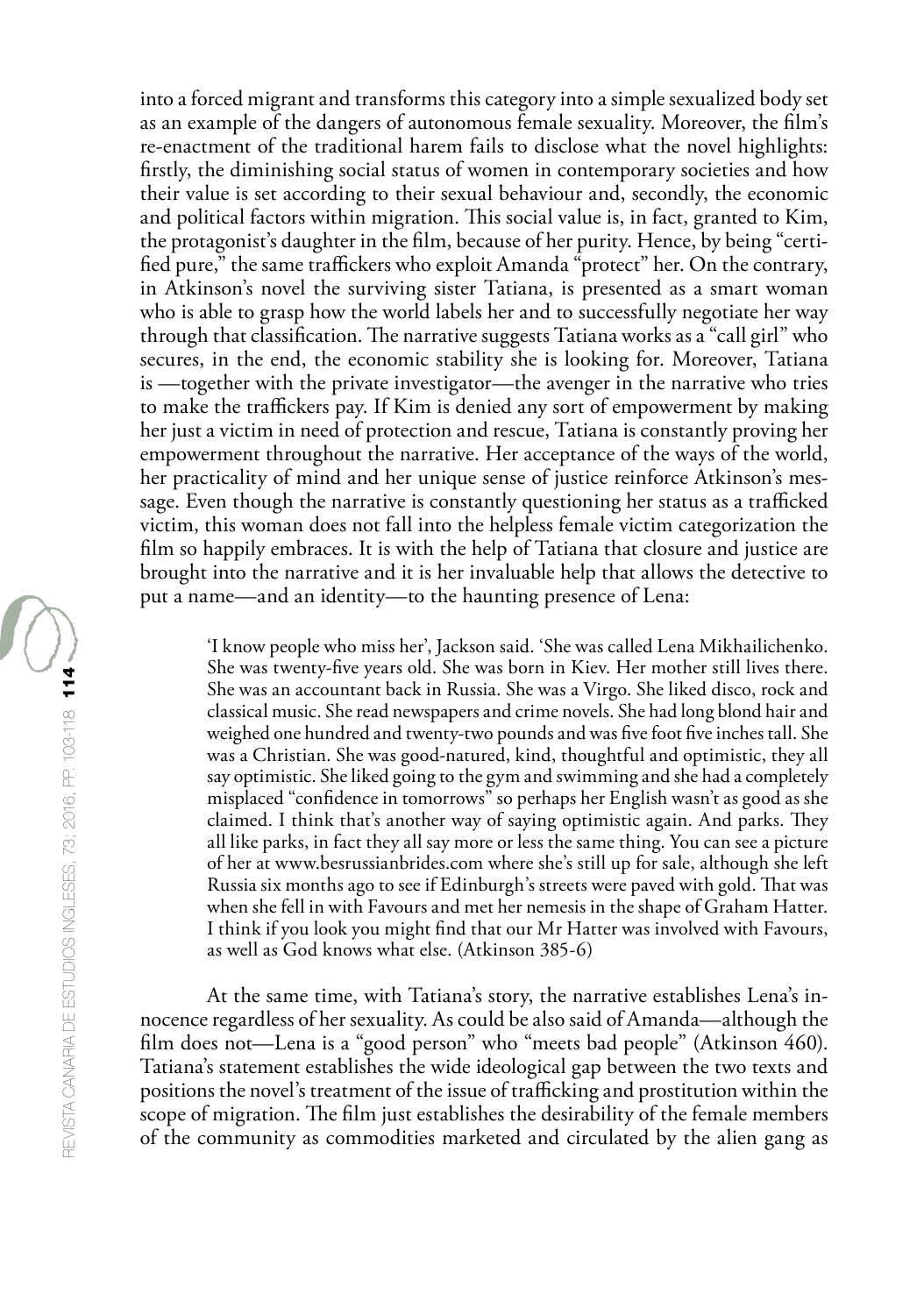well as their ensuing need for protection. On the contrary, the novel sets forth the inevitable consequences of migration when considered only through the perspective of border control and of traditional conceptualizations of female sexuality.

Finally, the way in which fears of cultural contamination is treated in both narratives deserves some attention. As mentioned above, the global operations of trafficking are often reductively and pejoratively represented in popular culture texts by "foreign" gangs. As Baker argues, "[s]ex trafficking films [...] often portray non-US cultures, particularly in developing nations, as backward and in need of intervention, positioning Westerners as morally superior saviors" (2014: 209). In the film, the male hero fights an Albanian gang whose foreignness is emphatically stressed. By doing so, the film appeals to those atavistic fears of the other and the unknown which make it easier for some members of the community to blame female commodification on foreign conceptualizations and practices. Thus, "this 'rescue narrative' reinscribes traditional gender, racial, and national hierarchies that in fact bolster systems of inequality that are the root cause of trafficking" (Baker 2014: 209). However, the portrayal of foreigners as criminals does not totally prevent 'contamination' from spreading throughout the community, as the case of the corrupt officers of the French police makes clear in the film. Hence, the protection of women is perceived as tantamount to preventing the corruption of the forces of authority and, at the same time, it is framed as an opportunity allowing the male protagonist to assert his "manhood by rescuing the females, thereby re-establishing patriarchal authority" (Baker 2014: 212). This feature is portrayed completely differently in the novel, in which the trafficking gang is made up of members of the host community whose criminal engagement has nothing to do with foreign corruption and contamination. The usual conflation of criminal with foreign and victim with native is thus turned on its head, as the novel subverts the pattern of traditional rescue narratives in the representation of the (masculine) Other as alien and uncivilized and the (feminine) member of the community in need of protection. In fact, the male protagonist in Atkinson's novel perceives it is "home" (the UK) that is dangerous for women, not necessarily "abroad." In this respect, Atkinson's text demystifies the conceptualization of "home" as "safe" and "abroad" as "dangerous" and dismantles "the threat to and reestablishment of racial and national dominance" (Baker 2014: 212) which *Taken* so successfully exploits.<sup>10</sup>

<sup>&</sup>lt;sup>10</sup> For a discussion of other trafficking films, such as Kreuzpaintner's *Trade* (2007), see Baker 2014. A similar representation of the dangerous Other is present in other trafficking visual products in TV series such as *Criminal Minds*, *Cold Case* and *The Closer,* which devote at least one episode in the series to the topic of (sex) trafficking.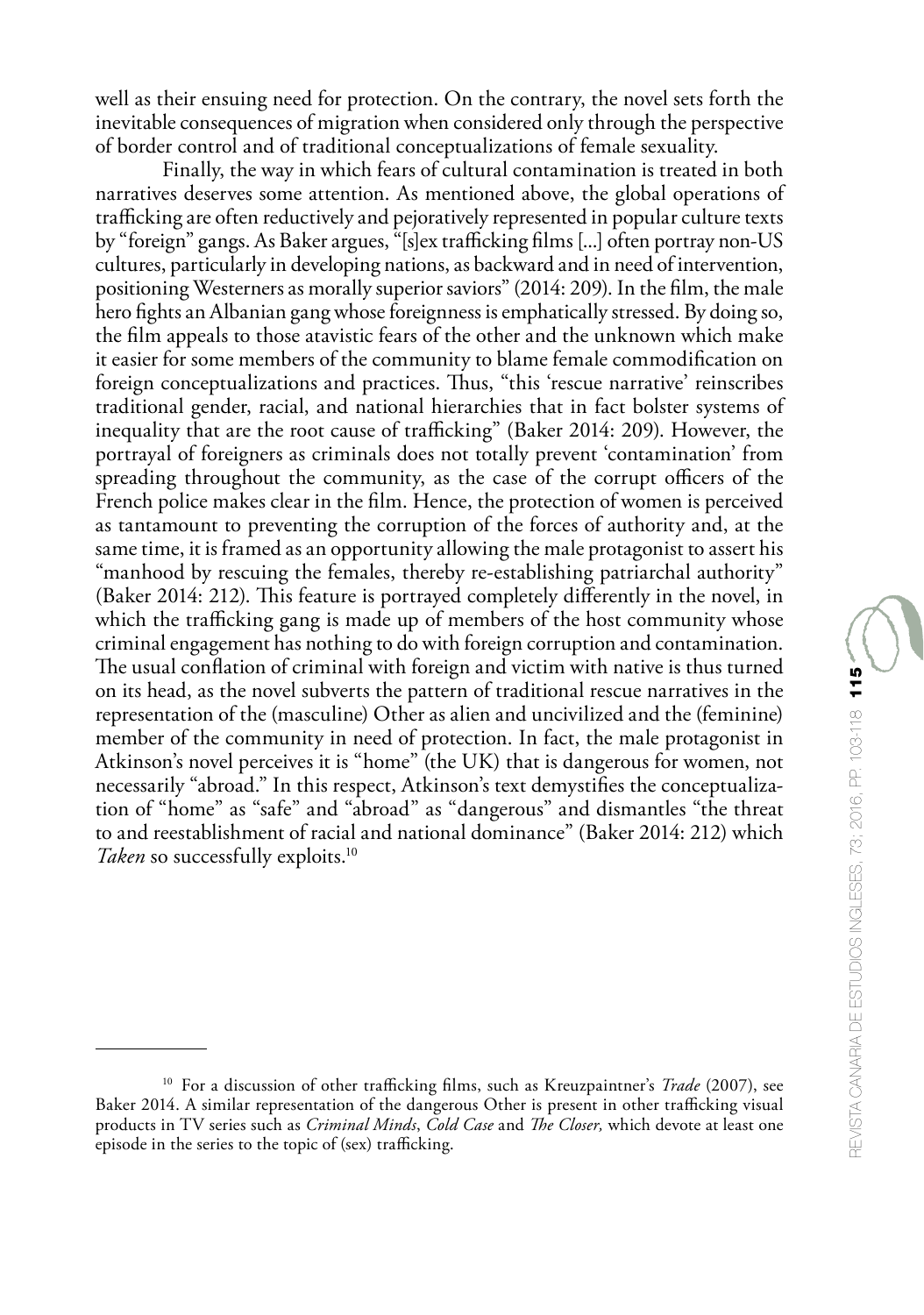#### 3. CONCLUSIONS

The dangers *Taken* evokes are clearly aimed at creating a "myth" of trafficking which rewrites nineteenth-century fears of white slavery with a complete disregard for the complex structure and characteristics of the contemporary sex industry and migratory flows. In fact, what the film does is to legitimize the male control of female sexuality, a control which is promoted as enough in and of itself to prevent the existence of trafficking gangs and an international commerce of sex slaves. By playing on society's fears of *the Other* and of *the Orient*, *Taken* utterly neglects to address the paramount importance of the actual phenomenon behind sex trafficking: the sex industry. The novel, on the contrary, by establishing the traffickers as part of the receiving community and by asserting the uselessness of current policies of border control, problematizes the issue of sex trafficking in different ways. These trafficked women may have entered the community as tourists but they have been forced by that same community to live on the fringes of society. At the same time, their liminal position renders them invisible and, as such, the mechanisms of law and order are unable to restore their rights. Consequently, by exploring the failures of both border control and the forces of law and order to prevent sex trafficking, *One Good Turn* clearly states the necessity of establishing other means to prevent female abuse, which must address issues of powerlessness and agency if they are to succeed. Moreover, the positioning of the women not as helpless victims but as agents in their own right makes it possible to determine who has to be targeted to prevent trafficking in general, and sexual trafficking in particular, in these communities. The call for patriarchy's hero to stop sexual exploitation and abuse dominating the film is countered in the novel by portraying a male protagonist who cannot fight without the help of the rest of the community, and more importantly, the women themselves.

Finally, by portraying US female citizens as victims of sex trafficking, *Taken* obliterates the actual migratory movements involved in the sex industry, as Iordanova points out (212-13) and renders invisible the migrant females who are the actual target of traffickers and their unique status within the wider migratory picture. The film thus sets off on a well-paved path to exploiting traditional myths about white slavery and female sexuality by using them as cautionary tales about female agency and autonomy regarding sexuality when it should instead have done "path-breaking" work and examined the "element of gendered relations of power" in migration, together with "the ways in which borders and visa regimes affect trafficked women's lives" (Andriajesevic 257-58). Atkinson's novel, though treating the topic only as a sub-plot, manages to engage with the specific nature of sex trafficking from the multiple perspectives of agency, female sexuality, and migration in complex and nuanced ways that speak to the core of its marginal situation and challenge deeply entrenched discourses in many supposedly advanced and democratic contemporary societies.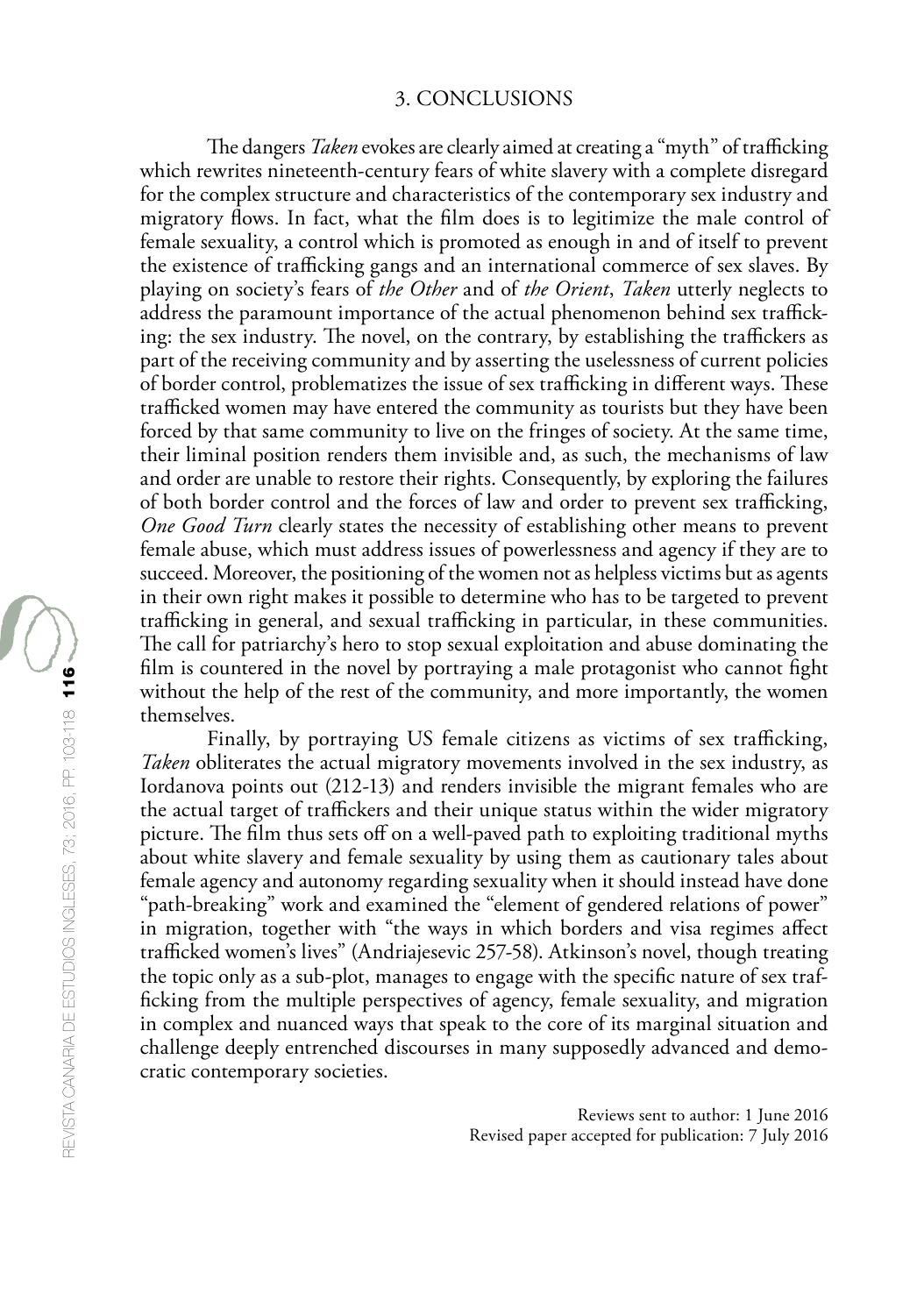# WORKS CITED

- Andrijasevic, Rutvica. "The Difference Borders Make: (Il)legality, Migration and Trafficking in Italy among Eastern European Women in Prostitution." In: Ahmed, Sara; Castaneda, Claudia; Fortier, Anne-Marie and Sheller, Mimi eds. *Uprootings/ Regroundings: Questions of Home and Migration*. London: Bloomsbury, 2003. pp. 251–272.
- Anthony, J. "Prostitution as 'Choice.'" In *Gender Violence: Interdisciplinary Perspectives, 2nd Edition*. Eds. Jessica Schiffman and Margie Edwards. New York, NY, USA: New York University Press, 2007. pp. 415-18. ProQuest Ebrary. Web. 26 February 2016.
- Atkinson, Kate. *One Good Turn*. London: Doubleday, 2006. Print.
- Baker, C.N. "An intersectional analysis of sex trafficking films." *Meridians,* 12.1 (2014), 208-226.
- —— "Moving Beyond 'Slaves, Sinners, and Saviors:' An Intersectional Feminist Analysis of US Sex-Trafficking Discourses, Law and Policy." *Journal of Feminist Scholarship 4* (2013): 1-24.
- Beeton, S. *Film-induced Tourism*. Clevedon: Channel View Publications, 2005.
- Brinker-Gabler, Gisela, and Sidonie Smith, eds. *Writing New Identities: Gender, Nation, and Immigration in Contemporary Europe*. Minneapolis: University of Minnesota Press, 1996.
- Brown, Andrew, Dina Iordanova, and Leshu Torchin. *Moving People, Moving Images: Cinema and Trafficking in the New Europe*. St Andrews: St Andrews Film Studies, 2010.
- Cawelti, John G. *Adventure, Mystery and Romance. Formula Stories as Art and Popular Culture*. Chicago: U of Chicago P, 1976. Print.
- Cranny-Francis, Anne. *Feminist Fiction*. Oxford: Blackwell, 1990. Print.
- Ditmore, Melissa H. *Prostitution and Sex Work*. Oxford: Greenwood, 2011. Print.
- —— ed. *Encyclopedia of Prostitution and Sex Work (2 volumes)*. Oxford: Greenwood, 2006. Print.
- Eriksen, Thomas H. *Globalization: The Key Concepts*. Oxford: Berg Publishers, 2007. ProQuest Ebrary. Web. 26 February 2016.
- Evans, Mary. *The Imagination of Evil: Detective Fiction and the Modern World*. London: Continuum, 2009.
- Hua, Julietta. "Telling Stories of Trafficking: The Politics of Legibility." *Meridians* 12.1 (2014): 201-207.
- Iordanova, Dina. "Making Traffic Visible, Adjusting the Narrative." In *Moving People, Moving Images: Cinema and Trafficking in the New Europe*. Eds. William Brown, Dina Iordanova, and Leshu Torchin. St Andrews: St Andrews Film Studies, 2010. pp. 83-115.
- Jeffreys, Sheila. *The Idea of Prostitution*. North Melbourne: Spinifex Press, 1997.
- Kelly, Casey Ryan. "Feminine Purity and Masculine Revenge-Seeking in *Taken* (2008)." *Feminist Media Studies*, 14.3 (2014): 403-418.
- Martínez, Samuel, "Taking Better Account: Contemporary Slavery, Gendered Narratives, and the Feminization of Struggle." *Humanity: An International Journal of Human Rights, Humaniarianism, and Development* 2.2 (2011): 277-303.
- Napier-Moore, Rebecca. "Beyond Borders: Exploring Links between Trafficking and Migration." *GAATW Working Papers Series 2010*. Bangkok: Global Alliance Against Traffic in Women, 2010.